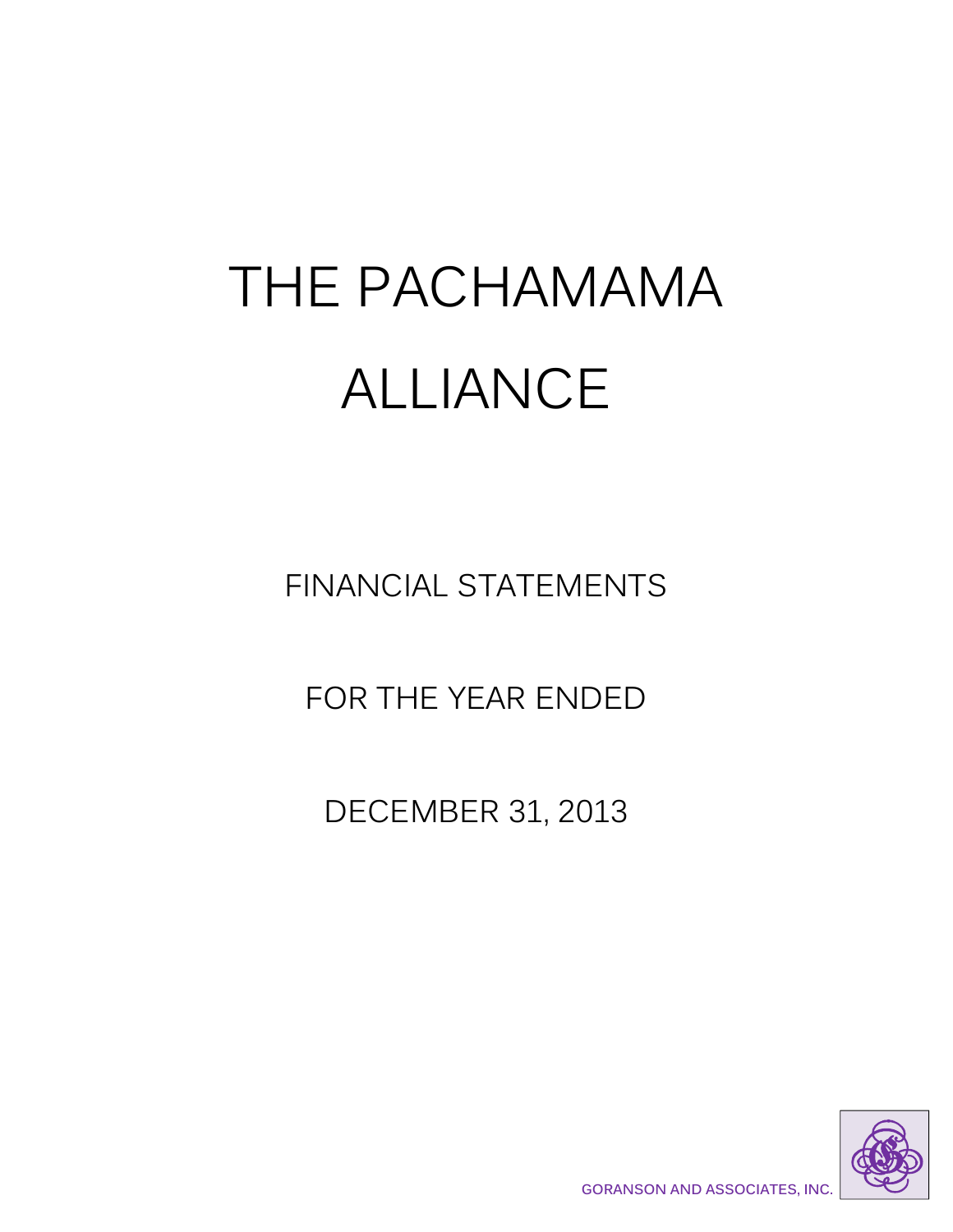# TABLE OF CONTENTS

|                                  | Page    |
|----------------------------------|---------|
| INDEPENDENT AUDITOR'S REPORT     | $1 - 2$ |
| FINANCIAL STATEMENTS:            |         |
| Statement of Financial Position  | $3 - 4$ |
| Statement of Activities          | 5       |
| Statement of Functional Expenses | 6       |
| Statement of Cash Flows          | 7       |
| Notes to Financial Statements    | 8 - 13  |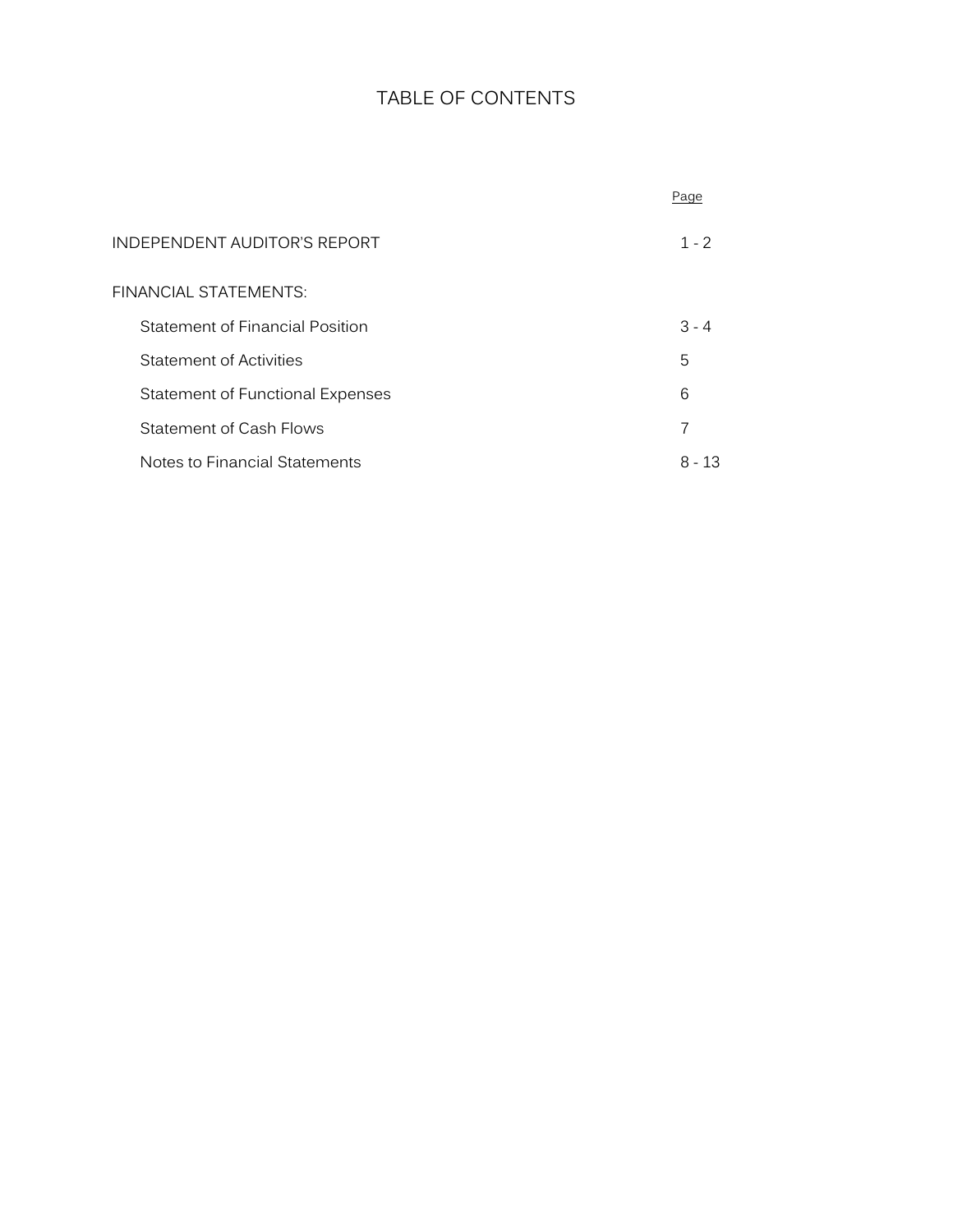## INDEPENDENT AUDITOR'S REPORT

To the Board of Directors The Pachamama Alliance San Francisco, California

We have audited the accompanying statement of financial position of The Pachamama Alliance (a nonprofit organization) as of December 31, 2013, and the related statements of activities and cash flows for the year then ended, and the related notes to the financial statements. The prior year summarized comparative information has been derived from The Pachamama Alliance's 2012 financial statements and, in our report dated July 1, 2013 we expressed an unqualified opinion on those financial statements.

#### **Management Responsibility for the Financial Statements**

Management is responsible for the preparation and presentation of these financial statements in accordance with accounting principles generally accepted in the United States of America; this includes the design, implementation, and maintenance of internal control relevant to the preparation and fair presentation of financial statements that are free from material misstatement, whether due to fraud or error.

#### **Auditor's Responsibility**

Our responsibility is to express an opinion on theses financial statements based on our audit. We conducted out audit in accordance with auditing standards generally accepted in the United State of America. Those standards require that we plan and perform the audit to obtain reasonable assurance about whether the financial statements are free of material misstatements.

An audit involves performing procedures to obtain audit evidence about the amounts and disclosures in the financial statements. The procedures selected depend on the auditor's judgment, including the assessment of the risks of material misstatement of the financial statements, whether due to fraud or error. In making those risk assessments, the auditor considers internal control relevant to the entity's preparation and fair presentation of the financial statements in order to design audit procedures that are appropriate in the circumstances, but not for the

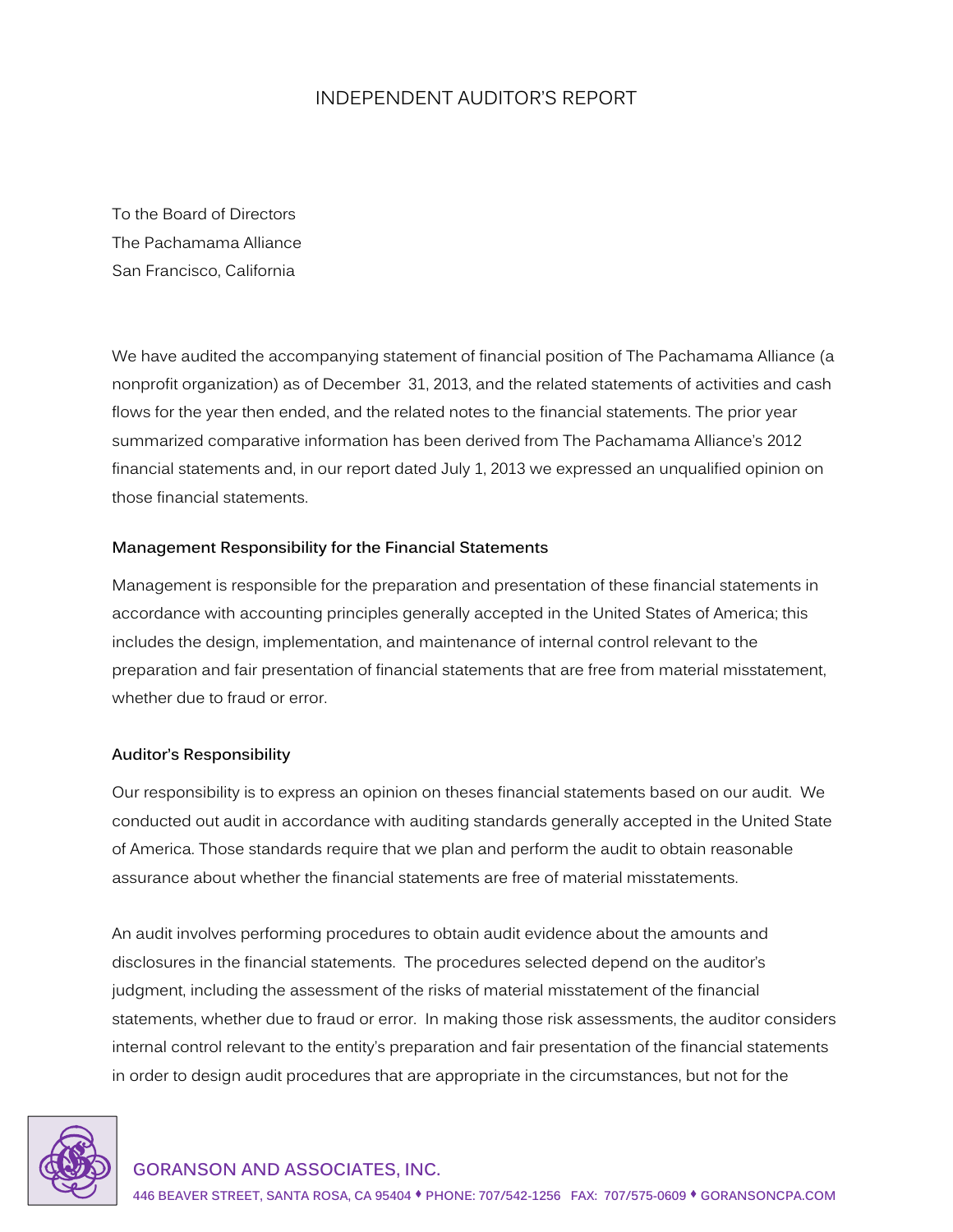purpose of expressing an opinion of the effectiveness of the entity's internal control. Accordingly, we express no such opinion. An audit also includes evaluating the appropriateness of accounting policies used and the reasonableness of significant accounting estimates made by management, as well as evaluating the overall presentation of the financial statements.

We believe that the audit evidence we have obtained is sufficient and appropriate to provide a basis for our audit opinion.

#### **Opinion**

In our opinion, the financial statements referred to the above present fairly, in all material respects, the financial position of the Pachamama Alliance as of December 31, 2013, and the changes in its net assets and its cash flows for the year then ended accordance with accounting principles generally accepted in the United States of America.

Goranson and Associates, Inc.

August 8, 2014 Santa Rosa, California

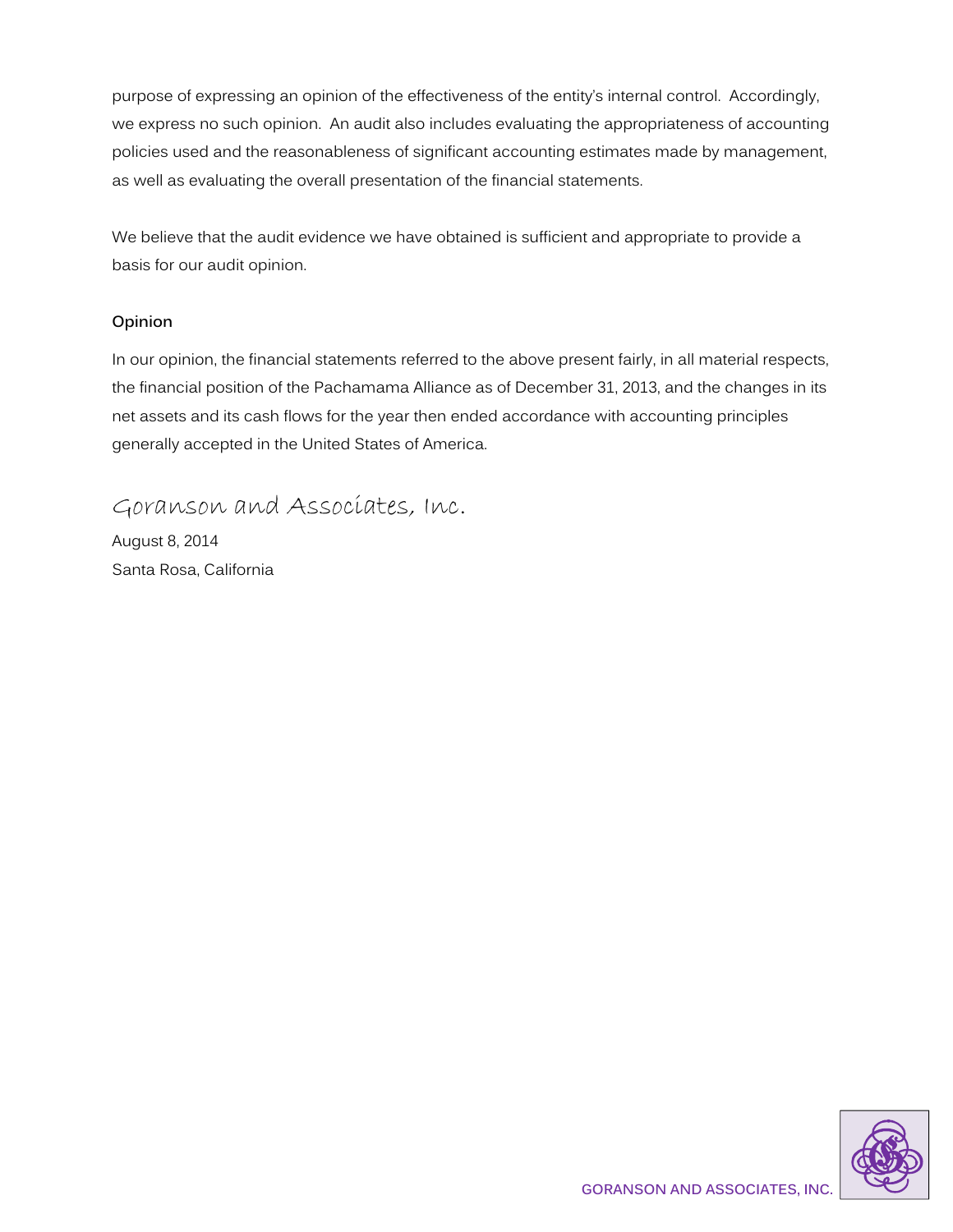# THE PACHAMAMA ALLIANCE STATEMENT OF FINANCIAL POSITION DECEMBER 31, 2013 (with summarized comparative totals for December 31, 2012)

| ASSETS                              |                           |               |
|-------------------------------------|---------------------------|---------------|
|                                     | 2013                      | 2012          |
| Current assets:                     |                           |               |
| Cash and cash equivalents           | $\mathfrak{P}$<br>386,628 | \$<br>271,743 |
| Short-term investments              | 7,338                     | 3,695         |
| Grants and contributions receivable | 177                       | 416,278       |
| Pledges receivable                  | 94,286                    |               |
| Prepaid expenses and deposits       | 48,775                    | 57,037        |
| Total current assets                | 537,204                   | 748,753       |
| Fixed assets:                       |                           |               |
| Furniture and equipment             | 66,783                    | 60,333        |
| Less accumulated depreciation       | (50, 505)                 | (44, 191)     |
| Net fixed assets                    | 16,278                    | 16,142        |
| Other assets                        |                           |               |
| Note receivable                     | 50,000                    | 50,000        |
| Total other assets                  | 50,000                    | 50,000        |
| Total assets                        | 603,482<br>S              | 814,895<br>S. |

The accompanying notes are an integral part of these financial statements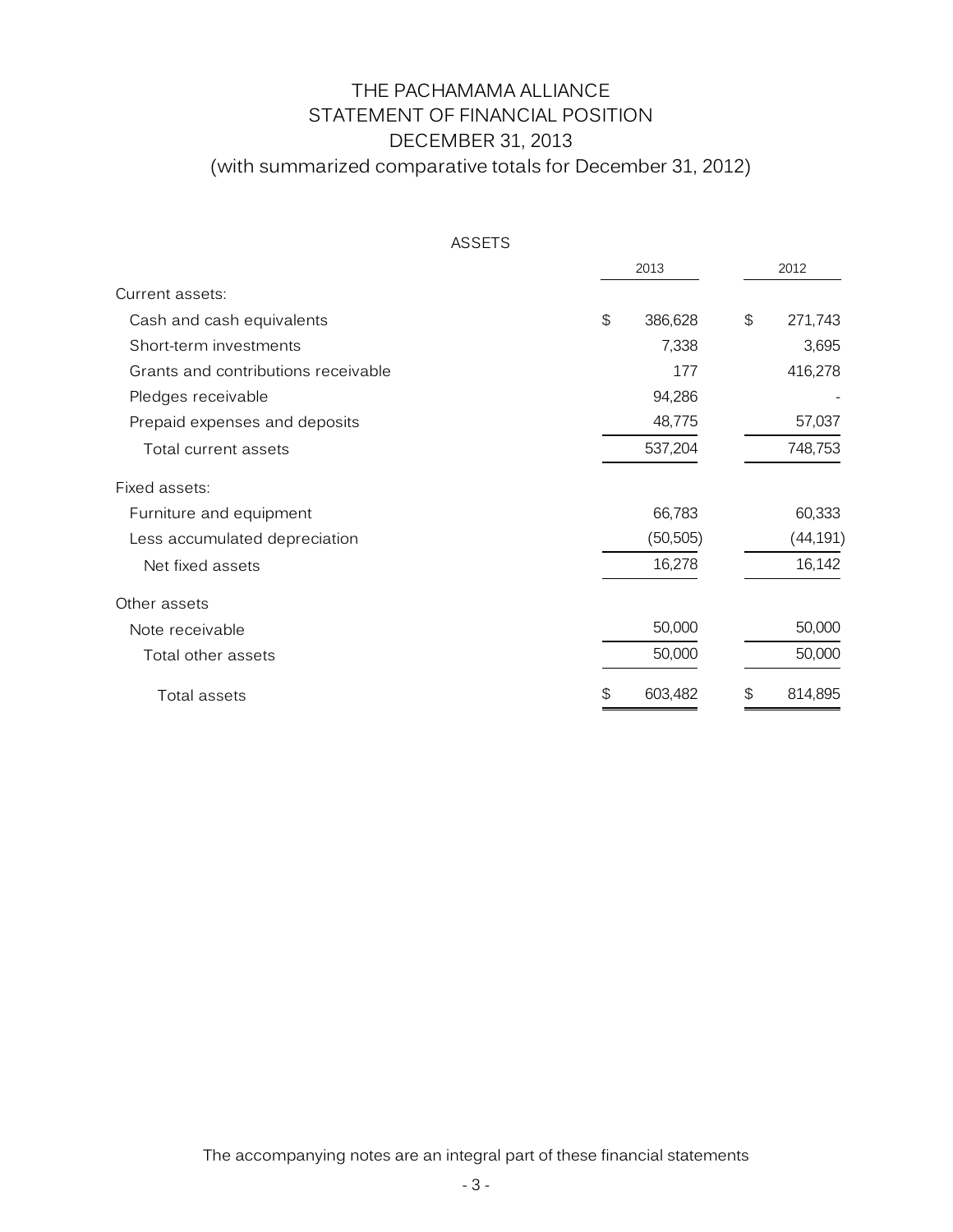# THE PACHAMAMA ALLIANCE STATEMENT OF FINANCIAL POSITION DECEMBER 31, 2013 (with summarized comparative totals for December 31, 2012)

|                                  | 2013                                          |            |    | 2012       |  |  |
|----------------------------------|-----------------------------------------------|------------|----|------------|--|--|
| Current liabilities:             |                                               |            |    |            |  |  |
| Accounts payable                 | $\, \, \raisebox{12pt}{$\scriptstyle \circ$}$ | 49,550     | \$ | 84,545     |  |  |
| Accrued expenses                 |                                               | 44,000     |    | 98,858     |  |  |
| Deferred revenue                 |                                               | 50,200     |    | 68,605     |  |  |
| Notes payable                    |                                               | 199,979    |    | 610,000    |  |  |
| <b>Total liabilities</b>         |                                               | 343,729    |    | 862,008    |  |  |
| Net assets:                      |                                               |            |    |            |  |  |
| Unrestricted                     |                                               | (112, 266) |    | (297, 113) |  |  |
| Temporarily restricted           |                                               | 372,019    |    | 250,000    |  |  |
| Total net assets                 |                                               | 259,753    |    | (47, 113)  |  |  |
| Total liabilities and net assets | \$                                            | 603,482    | \$ | 814,895    |  |  |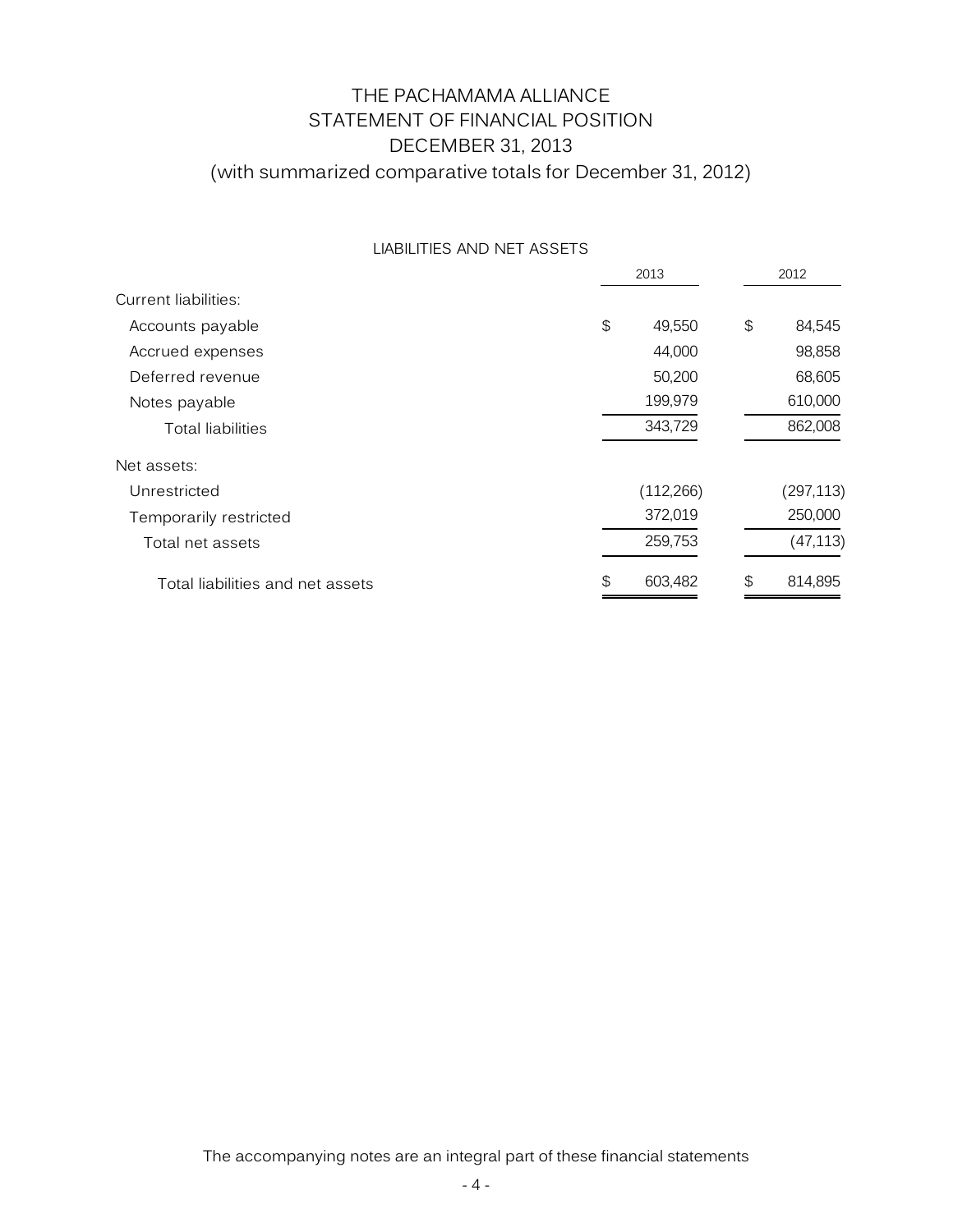# THE PACHAMAMA ALLIANCE STATEMENT OF ACTIVITIES FOR THE YEAR ENDED DECEMBER 31, 2013 (with summarized comparative totals for the year ended December 31, 2012)

|                                      | Unrestricted |            | Temporarily<br>Restricted |            | 2013<br>Total |           | 2012<br>Total |             |
|--------------------------------------|--------------|------------|---------------------------|------------|---------------|-----------|---------------|-------------|
| REVENUE AND SUPPORT:                 |              |            |                           |            |               |           |               |             |
| Grants and contributions             | \$           | 3,768,693  | \$                        | 495,671    | \$            | 4,264,364 | \$            | 3,115,754   |
| Trip income                          |              | 597,892    |                           |            |               | 597,892   |               | 538,027     |
| Event income, net                    |              | 5,777      |                           |            |               | 5,777     |               | 35,195      |
| Investment income                    |              | 1,306      |                           |            |               | 1,306     |               | 2,975       |
| Other income                         |              | 3,012      |                           |            |               | 3,012     |               | 59,554      |
| Net assets released from restriction |              | 373,652    |                           | (373, 652) |               |           |               |             |
| Total revenue and support            |              | 4,750,332  |                           | 122,019    |               | 4,872,351 |               | 3,751,505   |
| <b>EXPENSES:</b>                     |              |            |                           |            |               |           |               |             |
| Program expenses                     |              | 3,734,085  |                           |            |               | 3,734,085 |               | 3,371,676   |
| Management and general               |              | 299,404    |                           |            |               | 299,404   |               | 318,587     |
| Fundraising                          |              | 531,996    |                           |            |               | 531,996   |               | 500,157     |
| Total expenses                       |              | 4,565,485  |                           |            |               | 4,565,485 |               | 4,190,420   |
| CHANGE IN NET ASSETS                 |              | 184,847    |                           | 122,019    |               | 306,866   |               | (438, 915)  |
| NET ASSETS, BEGINNING                |              | (297, 113) |                           | 250,000    |               | (47, 113) |               | 3,442,477   |
| Prior period adjustment:             |              |            |                           |            |               |           |               |             |
| Change in accounting policy          |              |            |                           |            |               |           |               | (3,021,092) |
| Prior period correction              |              |            |                           |            |               |           |               | (29, 583)   |
| Beginning net assets, restated       |              | (297, 113) |                           | 250,000    |               | (47, 113) |               | 391,802     |
| NET ASSETS, ENDING                   | \$           | (112, 266) | \$                        | 372,019    | \$            | 259,753   | \$            | (47, 113)   |

The accompanying notes are an integral part of these financial statements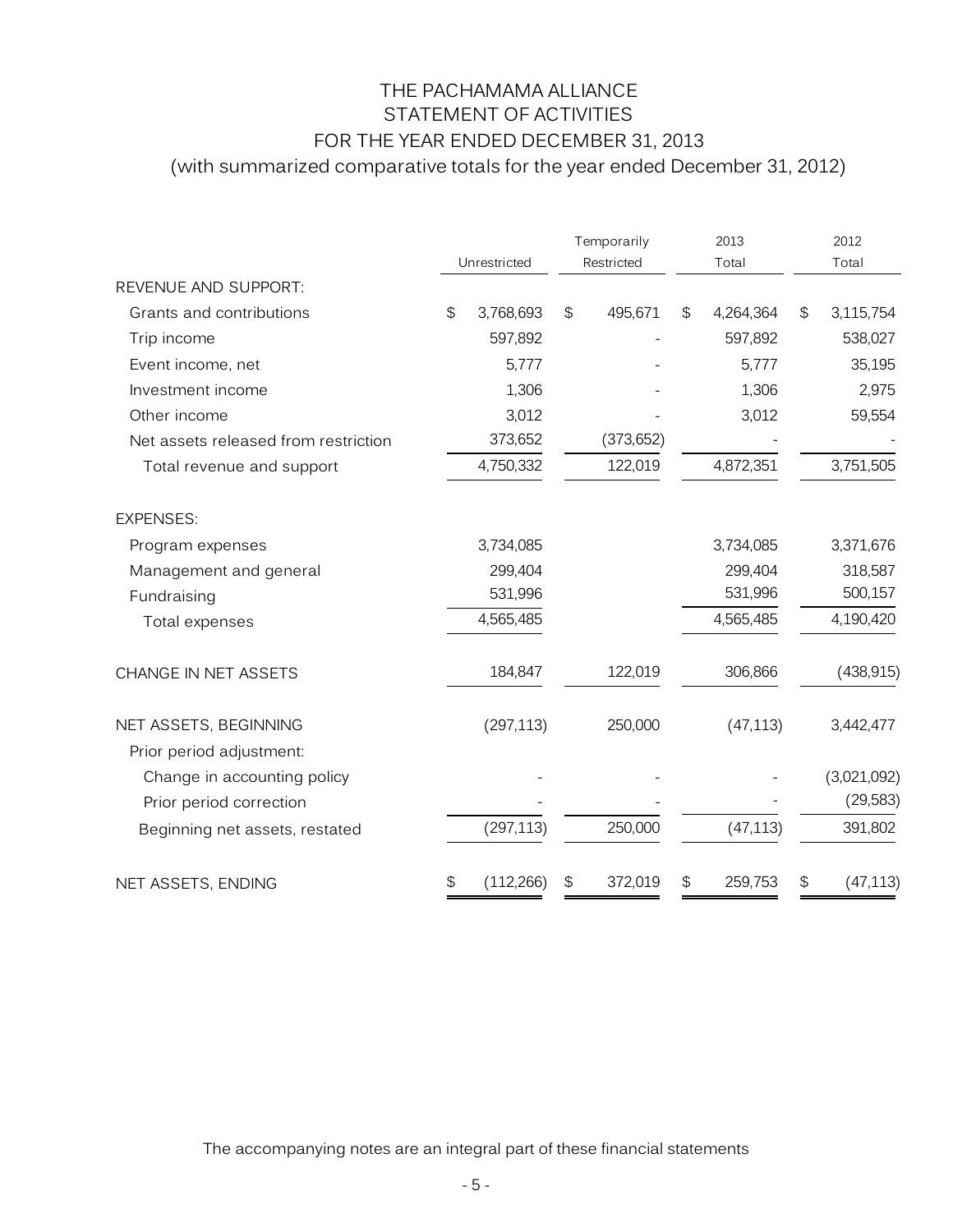# THE PACHAMAMA ALLIANCE STATEMENT OF FUNCTIONAL EXPENSES FOR THE YEAR ENDED DECEMBER 31, 2013 (with summarized comparative totals for the year ended December 31, 2012)

|                           | Program         | Management<br>and General |                | Fundraising | 2013<br>Total   |                            | 2012<br>Total |
|---------------------------|-----------------|---------------------------|----------------|-------------|-----------------|----------------------------|---------------|
| Salaries and wages        | \$<br>1,275,294 | \$<br>57,857              | $\mathfrak{S}$ | 240,845     | \$<br>1,573,996 | $\mathfrak{S}$             | 1,495,314     |
| Payroll taxes             | 112,079         | 21,167                    |                | 9,906       | 143,152         |                            | 131,902       |
| Employee benefits         | 113,746         | 21,421                    |                | 21,481      | 156,648         |                            | 161,336       |
| Outside services          | 682,908         | 37,796                    |                | 94,897      | 815,601         |                            | 506,290       |
| Grants and awards         | 824,094         | 1,000                     |                |             | 825,094         |                            | 857,444       |
| Travel                    | 400,667         | 20,441                    |                | 33,449      | 454,557         |                            | 471,159       |
| Conferences and meetings  | 109,631         | 3,635                     |                | 70,108      | 183,374         |                            | 181,960       |
| Occupancy                 | 86,779          | 7,670                     |                | 16,388      | 110,837         |                            | 139,650       |
| Supplies                  | 11,213          | 10,528                    |                | 8,640       | 30,381          |                            | 58,005        |
| Promotion                 | 13,396          |                           |                | 613         | 14,009          |                            | 3,447         |
| Communication             | 12,578          | 14,817                    |                | 1,963       | 29,358          |                            | 21,216        |
| Postage and shipping      | 879             | 5,698                     |                | 1,363       | 7,940           |                            | 12,754        |
| Printing and publications | 9,200           | 8,887                     |                | 7,301       | 25,388          |                            | 15,747        |
| Bank fees and charges     | 12,368          | 24,755                    |                | 21,525      | 58,648          |                            | 48,065        |
| Databases and IT          | 52,028          | 21,852                    |                | 575         | 74,455          |                            | 29,642        |
| Interest expense          |                 | 12,761                    |                |             | 12,761          |                            | 18,182        |
| Insurance                 | 4,218           | 4,626                     |                | 292         | 9,136           |                            | 7,376         |
| Depreciation              |                 | 6,314                     |                |             | 6,314           |                            | 6,214         |
| Other                     | 13,007          | 18,179                    |                | 2,650       | 33,836          |                            | 24,717        |
| Total expenses            | \$<br>3,734,085 | \$<br>299,404             | $\mathfrak{P}$ | 531,996     | \$<br>4,565,485 | $\boldsymbol{\mathsf{\$}}$ | 4,190,420     |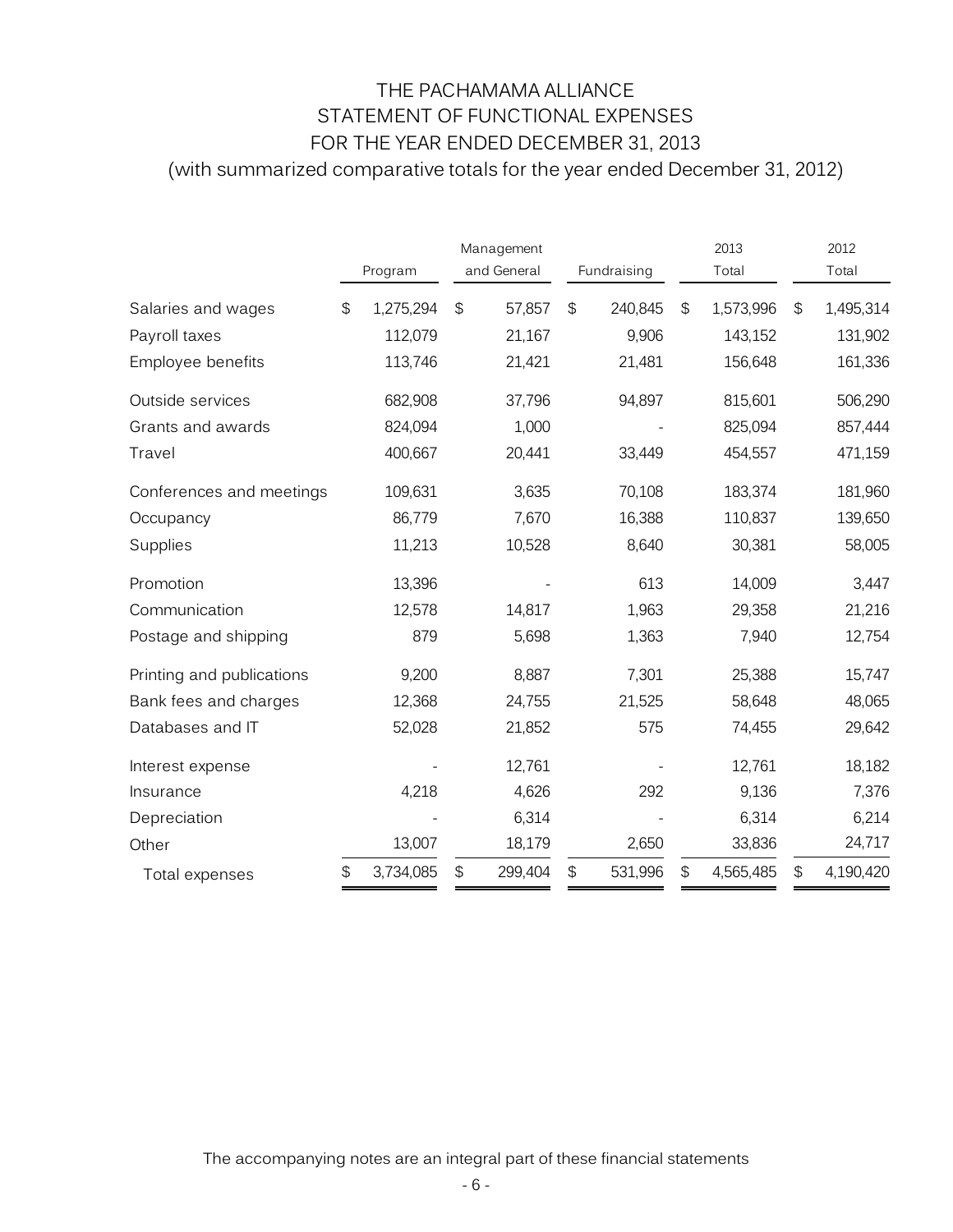# THE PACHAMAMA ALLIANCE STATEMENT OF CASH FLOWS FOR THE YEAR ENDED DECEMBER 31, 2013

(with summarized comparative totals for the year ended December 31, 2012)

|                                                    | 2013 |            |    | 2012       |  |  |
|----------------------------------------------------|------|------------|----|------------|--|--|
| CASH FLOWS FROM OPERATING ACTIVITIES:              |      |            |    |            |  |  |
| Change in net assets                               | \$   | 306,866    | \$ | (438, 915) |  |  |
| Adjustments to reconcile change in net             |      |            |    |            |  |  |
| assets to cash from operations                     |      |            |    |            |  |  |
| Depreciation and amortization                      |      | 6,314      |    | 6,214      |  |  |
| (Increase) decrease in:                            |      |            |    |            |  |  |
| Grants and contribtuions receivable                |      | 321,815    |    | (416, 278) |  |  |
| Deposits and prepaid expenses                      |      | 8,262      |    | (6,960)    |  |  |
| Increase (decrease) in:                            |      |            |    |            |  |  |
| Accounts payable and accrued expenses              |      | (89, 853)  |    | 23,313     |  |  |
| Deferred revenue                                   |      | (18, 405)  |    | 23,619     |  |  |
| Total cash provided (used) by operations           |      | 534,999    |    | (809,007)  |  |  |
| CASH FLOWS FROM INVESTING ACTIVITIES:              |      |            |    |            |  |  |
| Proceeds from sale of investments                  |      | (1,242)    |    | 29,131     |  |  |
| Net change in investments                          |      | (2,401)    |    |            |  |  |
| Acquisition of property and equipment              |      | (2,894)    |    |            |  |  |
| Total cash (used) provided by investing activities |      | (10,093)   |    | 26,237     |  |  |
| CASH FLOWS FROM FINANCING ACTIVITIES:              |      |            |    |            |  |  |
| Net payments/proceeds from borrowing               |      | (410, 021) |    | 260,000    |  |  |
| Total cash (used) provided by financing activities |      | (410, 021) |    | 260,000    |  |  |
| NET CHANGE IN CASH                                 |      | 114,885    |    | (522, 770) |  |  |
| CASH, beginning of year                            |      | 271,743    |    | 794,513    |  |  |
| CASH, end of year                                  | \$   | 386,628    | \$ | 271,743    |  |  |
| Supplemental information:                          |      |            |    |            |  |  |
| Cash paid for interest                             | \$   | 12,761     | \$ | 18,182     |  |  |

The accompanying notes are an integral part of these financial statements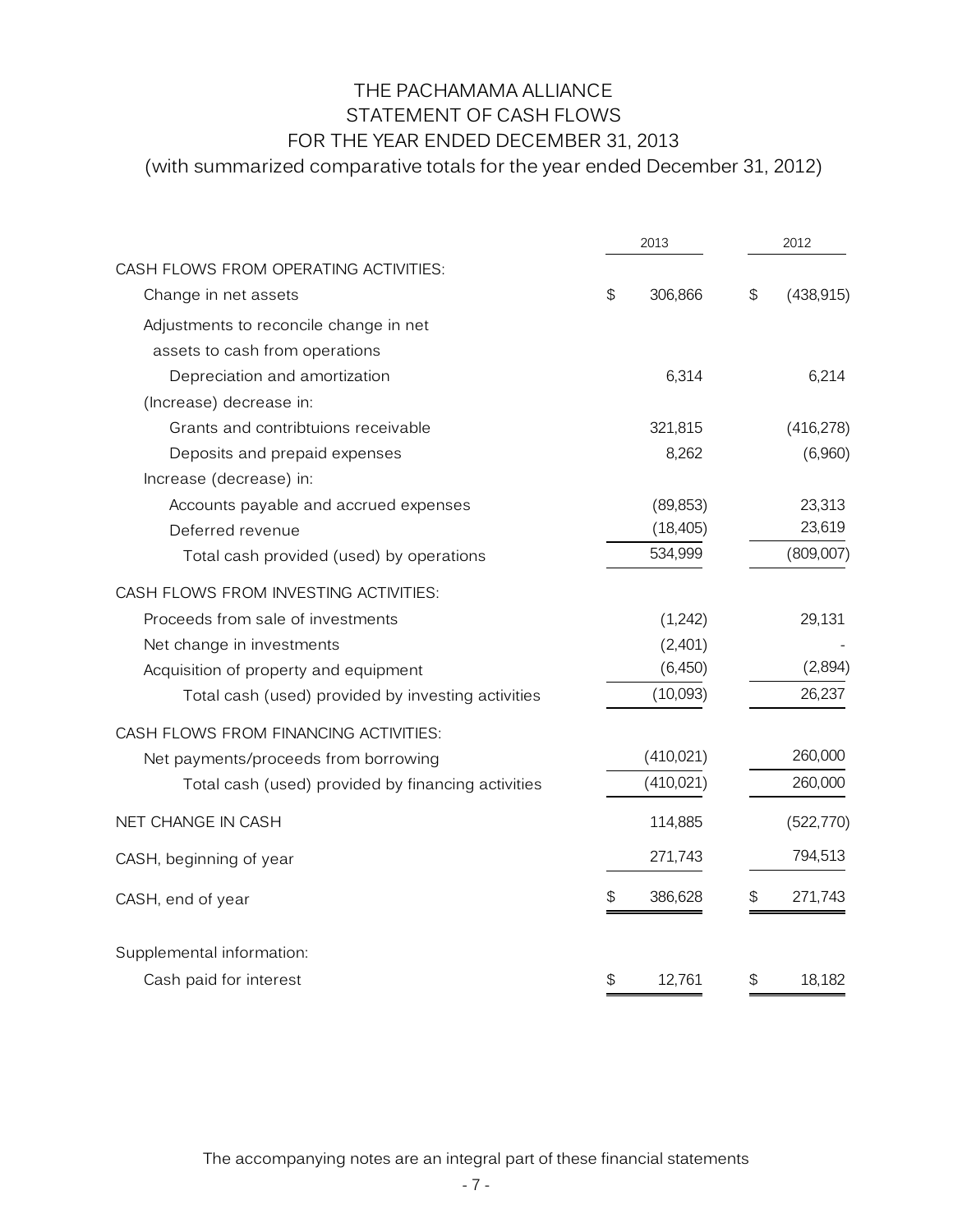#### NOTE 1 ORGANIZATION

The Pachamama Alliance (The Alliance) is a California nonprofit public benefit corporation that was organized in 1997 to preserve the Earth's tropical rainforests by empowering the indigenous people who are its natural custodians and to contribute to the creation of a new global vision of equality and sustainability for all. The Alliance's main source of support is contributions, gifts and grants from foundations, corporations, and individuals.

#### NOTE 2 SUMMARY OF SIGNIFICANT ACCOUNTING POLICIES

Basis of Presentation – The Alliance reports information regarding its financial position and activities on an accrual basis according to three classes of net assets: unrestricted, temporarily restricted, and permanently restricted.

Unrestricted Net Assets – Net assets that are not subject to donor-imposed restrictions. These also may be designated for specific purposes by action of the Board of Directors.

Temporarily Restricted Net Assets – Net assets that are subject to donor-imposed stipulations that may be fulfilled by actions of The Alliance to meet the stipulations or that become unrestricted at the date specified by the donor.

Permanently Restricted Net Assets – Net assets subject to donor-imposed stipulations that they be retained and invested permanently by The Alliance to use all or part of the investment return on these net assets for specified or unspecified purposes.

Net assets released from restriction – Temporarily restricted net assets are "released" to unrestricted net assets when the donor-stipulated purpose has been fulfilled and/or the stipulated time period has elapsed.

Other Basis of Presentation Policies – Revenues or support are reported as increases in unrestricted net assets unless subject to donor-imposed restrictions. If temporary restrictions are fulfilled in the same time period the revenue or support is received, The Alliance reports the revenue or support as unrestricted. Expenses are reported as decreases in unrestricted net assets. Gains and losses on investments and other assets or liabilities are reported as increases or decreases in unrestricted net assets unless restricted by explicit donor stipulation or by law.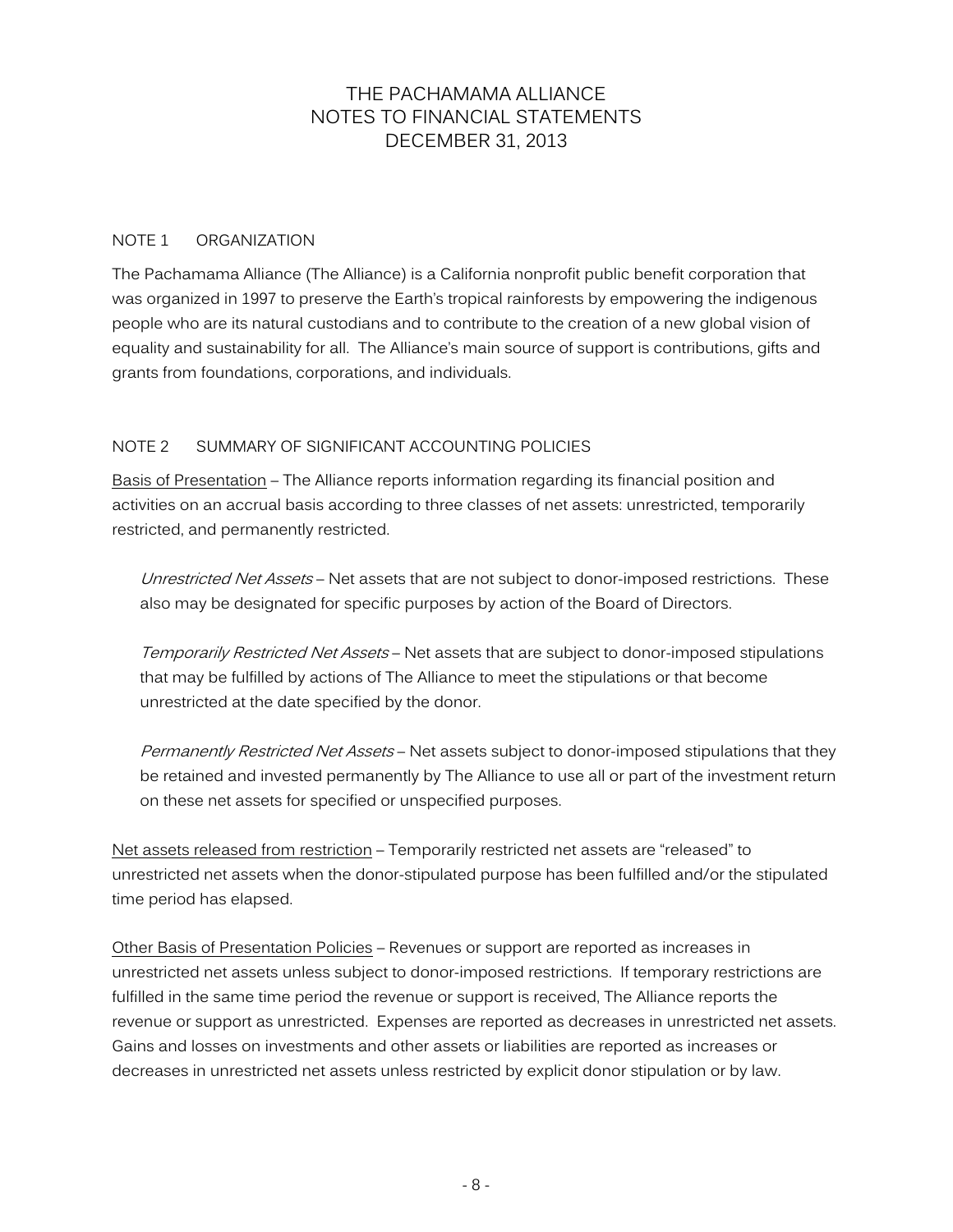#### NOTE 2 SUMMARY OF SIGNIFICANT ACCOUNTING POLICIES, continued

Summarized Financial Information – The financial statements include certain prior year summarized comparative information in total but not by net asset class. Such information does not include sufficient detail to constitute a presentation in conformity with accounting principles generally accepted in the United States of America. Accordingly such information should be read in conjunction with the Alliance financial statements issued by other auditors for the year ended December 31, 2012, from which the summarized information was derived.

Reclassifications – Certain accounts in the prior-year financial statements have been reclassified for comparative purposes to conform to the presentation in the current-year financial statements.

Cash and Cash Equivalents – The Alliance considers all highly liquid investments with a maturity of three months or less when purchased to be cash equivalents.

Concentrations of Credit Risk – The Alliance maintains cash balances at local financial institutions insured by the Federal Deposit Insurance Corporation (FDIC) up to \$250,000. At times during the year, the Alliance held cash and cash equivalent balances in excess of federally insured limits.

Promises to Give/ Pledges Receivable and Change in Accounting Policy – Management has elected to omit promises to give (pledges receivable) for the fiscal year ended December 31, 2013.

Accounts Receivable - Receivables are stated at the amount management expects to collect from outstanding balances. Allowances for non-payment of receivables are provided based on management's estimates. Management believes receivables at December 31, 2013 will be fully collected. Accordingly, no allowance for doubtful receivables is recorded.

Investments - Investments are reported at their fair values in the statement of financial position. Note 4 provides further information about the fair value of investments. Unrealized gains and losses are included in the change in net assets. Investment income or loss (including gains and losses on investments, interest, and dividends) is included in the statement of activities as increases or decreases in unrestricted net assets unless the income or loss is restricted by donor or law.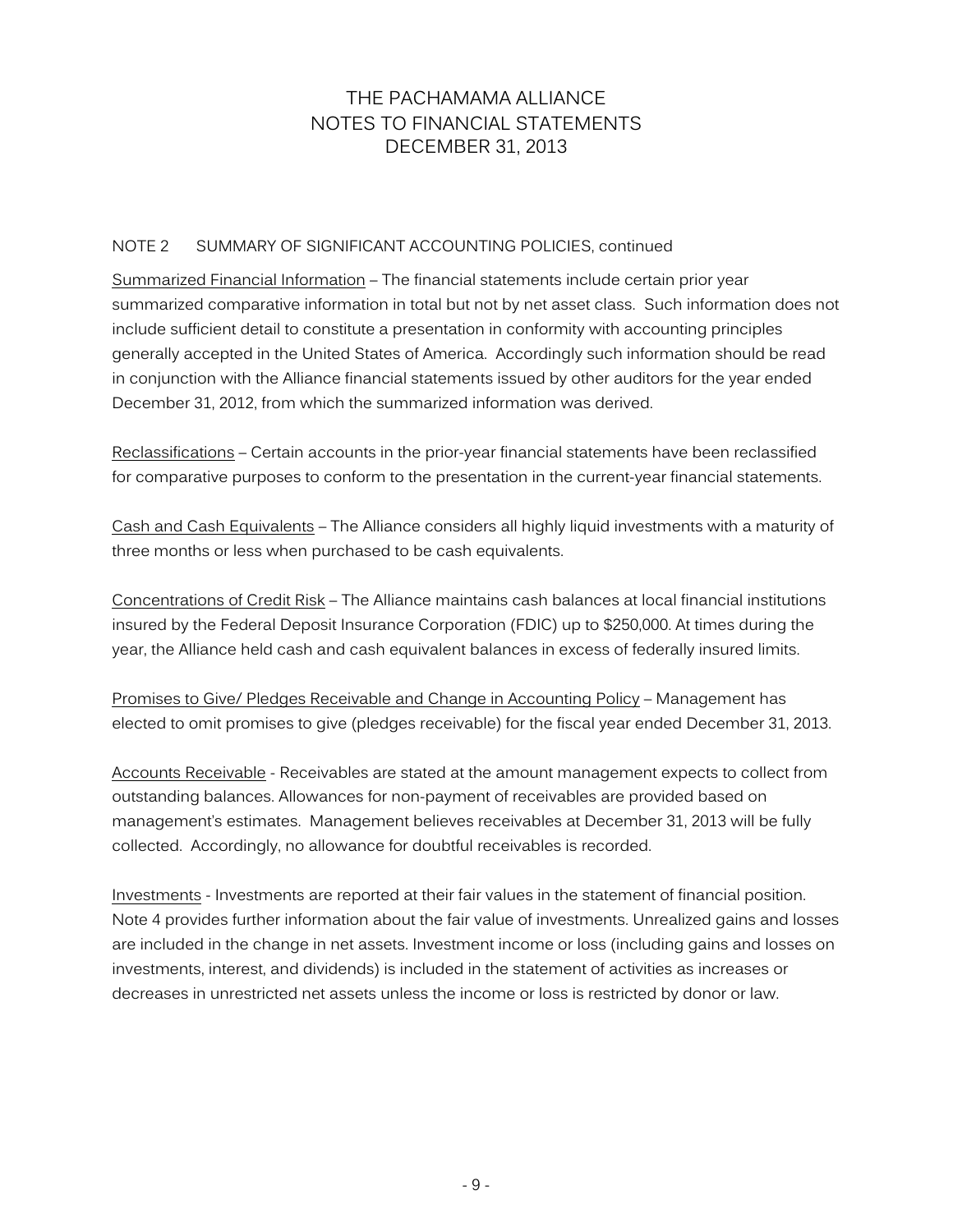#### NOTE 2 SUMMARY OF SIGNIFICANT ACCOUNTING POLICIES, continued

Property and equipment – The Alliance capitalizes all expenditures for property and equipment in excess of \$1,000. Property and equipment are stated at cost or, if donated, at fair value at date of donation. Depreciation is computed using the straight-line method over the estimated useful life of the asset.

Contributions – Contributions are considered to be available for unrestricted use unless specifically restricted by the donor. Amounts received that are designated for future periods or restricted by the donor for specific purposes are reported as temporarily restricted or permanently restricted revenue, which increases those net asset classes.

Donated Services and Items – Individuals volunteer their time and perform a variety of tasks that assist The Alliance. The financial statements do not reflect the value of donated services and items because no reliable basis exists for determining an appropriate valuation.

Income Taxes – The Alliance is exempt from Federal and State Income taxes under Internal Revenue Code Section 501(c)(3) and California Franchise Tax Board Code Section 23701d. Therefore, no provision for income taxes has been made in the accompanying financial statements. In addition, the Internal Revenue Service has determined The Alliance is not a "private foundation" within the meaning of Section 509(a) of the Internal Revenue Code.

Management of The Alliance considers the likelihood of changes by taxing authorities in its filed tax returns and recognizes a liability for or discloses potential significant changes if management believes it is more likely than not for a change to occur, including changes to The Alliance's status as a not-for-profit entity. Management believes The Alliance met the requirements to maintain its tax-exempt status and has not income subject to unrelated business income tax; therefore no provision for income taxes has been provided in these financial statements. The Alliance's tax returns for the past three years are subject to examination by tax authorities, and may change upon examination.

Use of Estimates - The preparation of financial statements in conformity with generally accepted accounting principles requires management to make estimates and assumptions that affect certain reported amounts and disclosures. Accordingly, actual results could differ from these estimates.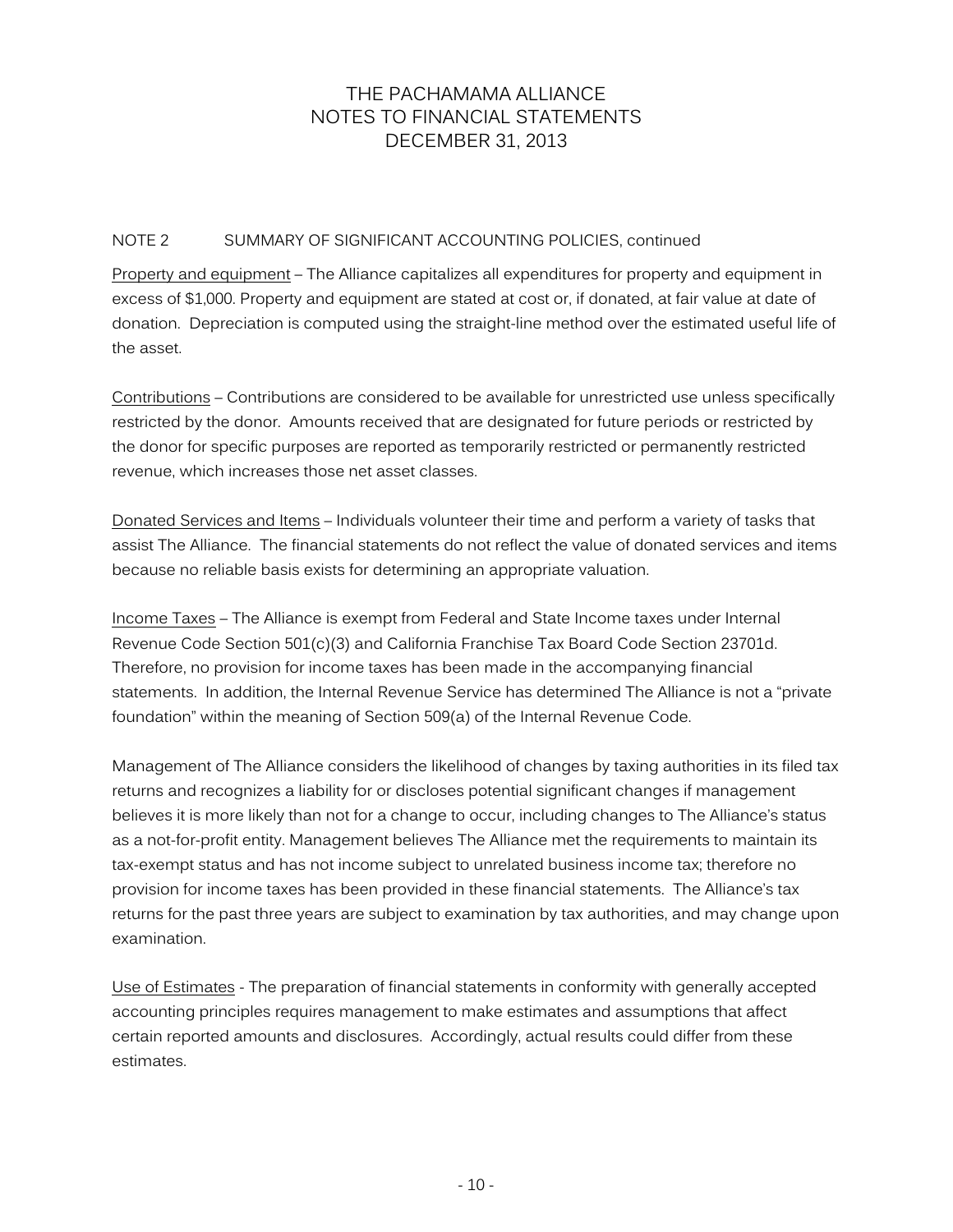#### NOTE 2 SUMMARY OF SIGNIFICANT ACCOUNTING POLICIES, continued

Functional Allocation of Expenses - The costs of providing the various programs and other activities have been summarized on a functional basis in the Statement of Activity. Accordingly, certain costs have been allocated among the programs and supporting services.

Comparative Financial Information – The financial statements include certain prior year summarized comparative information in total but not by net asset class. Such information does not include sufficient detail to constitute a presentation in conformity with accounting principles generally accepted in the United States of America. Accordingly such information should be read in conjunction with The Alliance's financial statements for the year ended December 31, 2012, from which the summarized information was derived.

#### NOTE 3 NOTE RECEIVABLE

The Alliance holds a convertible promissory note in the amount of \$50,000 originating July 2, 2012, and maturing July 2, 2015. Simple interest of six percent is due annually, on the unpaid principal sum.

#### NOTE 4 FAIR VALUE MEASUREMENTS AND INVESTMENTS

Financial Accounting Standards Board Statement No. 157, Fair Value Measurements (FASB Statement No. 157) establishes a framework for measuring fair value. That framework provides a fair value hierarchy that prioritizes the inputs to valuation techniques used to measure fair value.

The hierarchy gives the highest ranking to fair values determined using unadjusted quoted prices in active markets for identical assets and liabilities (Level 1) and the lowest ranking to fair values determined using methodologies and models with unobservable inputs (Level 3). An asset's or a liability's classification is based on the lowest level input that is significant to its measurement. For example, a Level 3 fair value measurement may include inputs that are both observable (Levels 1 and 2) and unobservable (Level 3). The levels of the fair value hierarchy are as follows:

Level  $1$  – Values are unadjusted quoted prices for identical assets and liabilities in active markets accessible at the measurement date.

Level 2 – Inputs include quoted prices for similar assets or liabilities in active markets, quoted prices from those willing to trade in markets that are not active, or other inputs that are observable or can be corroborated by market data for the term of the instrument. Such inputs include market interest rates and volatilities, spreads and yield curves.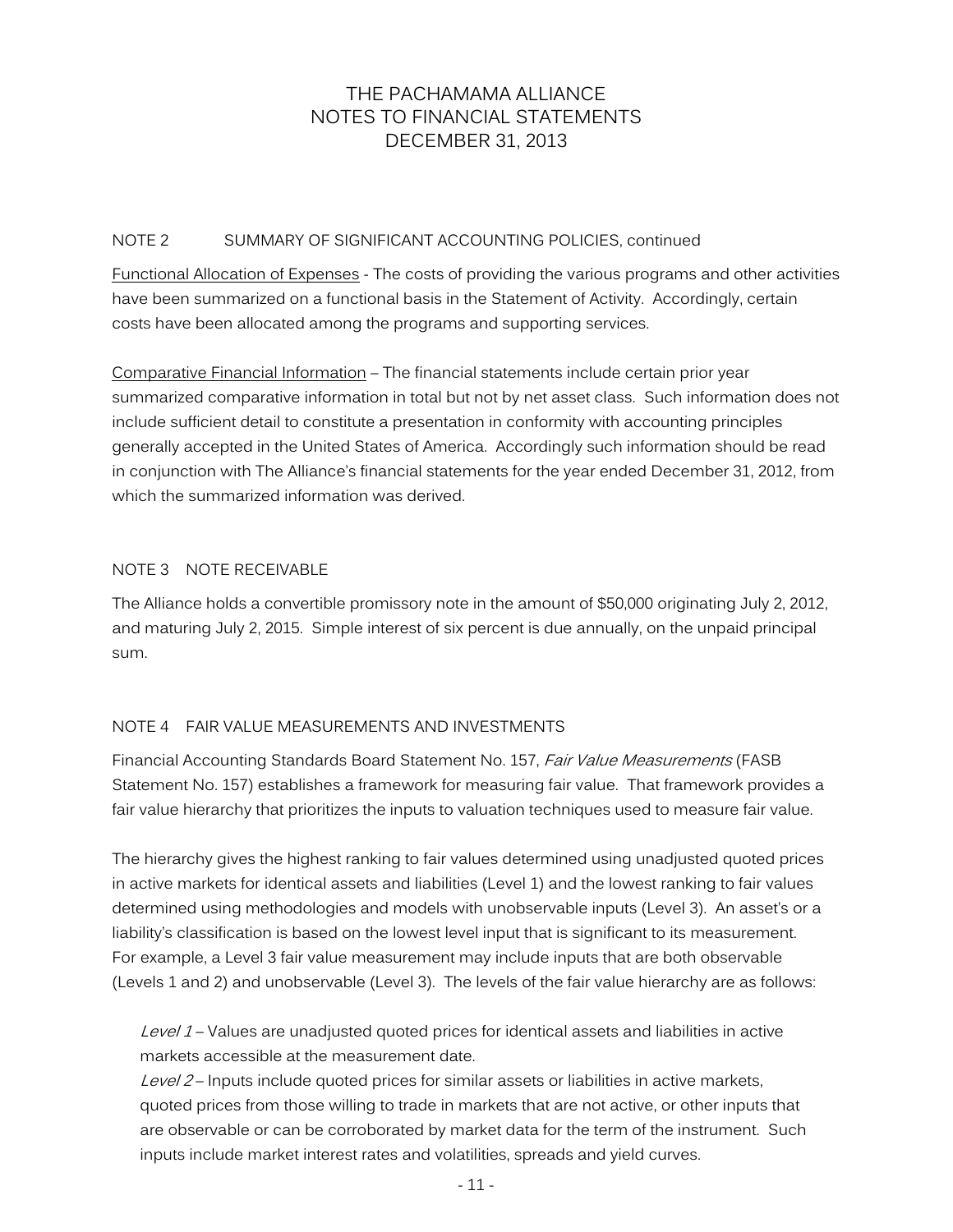#### NOTE 4 FAIR VALUE MEASUREMENTS AND INVESTMENTS, continued

Level  $3$  – Inputs to the valuation methodology are unobservable and significant to the fair value measurement. The asset's or liability's fair value measurement level within the fair value hierarchy is based on the lowest level of any input that is significant to the fair value measurement. Valuation techniques used need to maximize the use of observable inputs and minimize the use of unobservable inputs.

The following table sets forth, by level within the fair value hierarchy, The Alliance's assets measured at fair value on a recurring basis at December 31, 2013:

Level 1:

Common Stock \$5,155

#### NOTE 5 NOTES PAYABLE

The Alliance has a \$550,000 revolving line of credit, which originated May 2008 and was amended April 2012. Bank advances on the credit line are payable on demand and carry an interest rate of one percent above the lenders prime rate and matures and is payable in full on February 19, 2014. At December 31, 2013, the interest rate is 5.5 percent and the balance is \$199,979.

#### NOTE 6 TEMPORARILY RESTRICTED NET ASSETS

Temporarily restricted net assets are monies awarded with either program or time restrictions for future or multi-year programs.

#### NOTE 7 LEASE COMMITMENTS

The Alliance leases its offices under a three year lease commending August 2011 and expiring July 2014. Total rent expense for the year ended December 31, 2013 is 110,837.

Future minimum lease payments are as follows at December 31:

2014 \$77,711